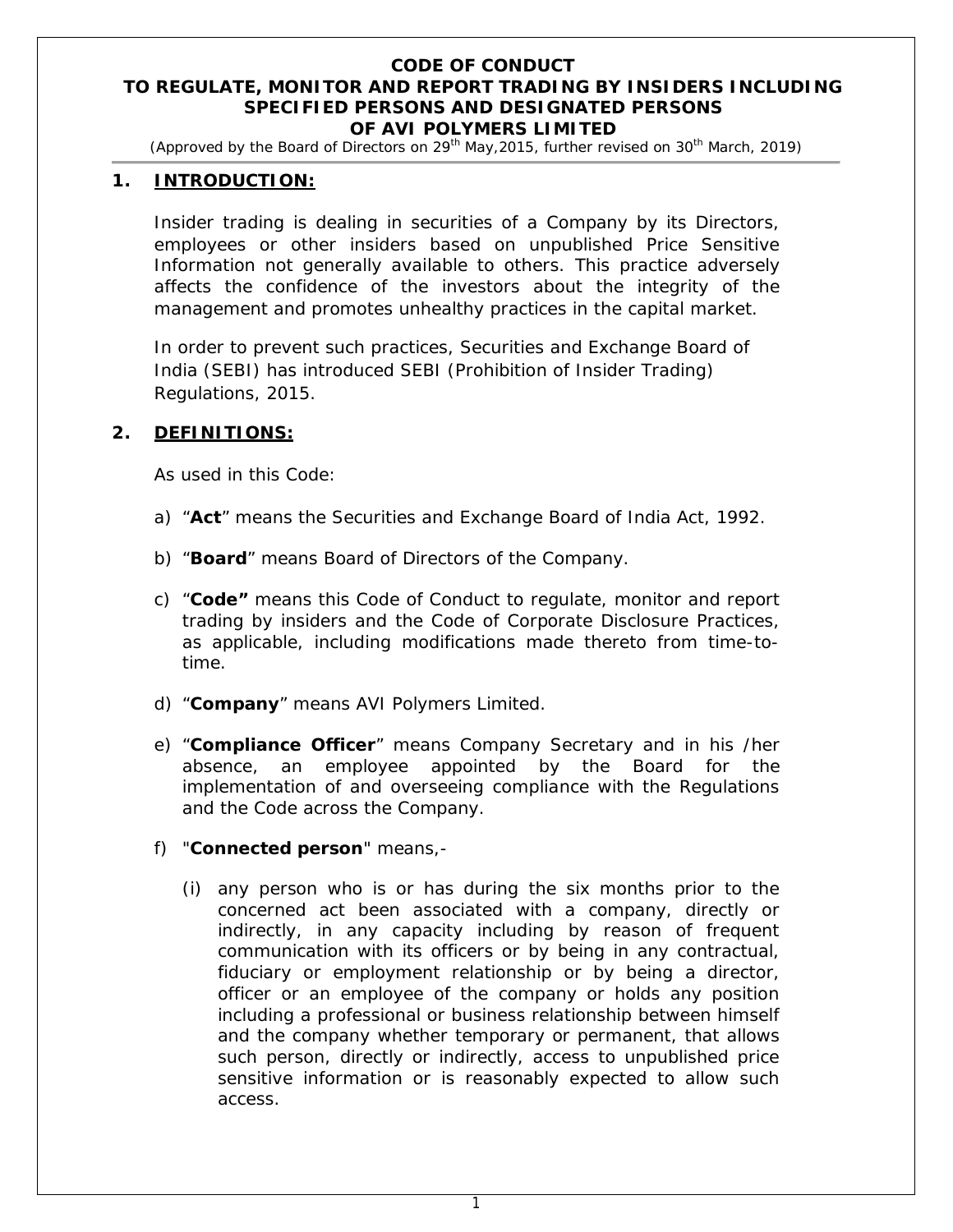- (ii) Without prejudice to the generality of the foregoing, the persons falling within the following categories shall be deemed to be connected persons unless the contrary is established, -
	- 1. an immediate relative of connected persons specified in clause (i); or
	- 2. a holding company or associate company or subsidiary company; or
	- 3. an intermediary as specified in section 12 of the Act or an employee or director thereof; or
	- 4. an investment company, trustee company, asset management company or an employee or director thereof; or
	- 5. an official of a stock exchange or of clearing house or corporation; or
	- 6. a member of board of trustees of a mutual fund or a member of the board of directors of the asset management company of a mutual fund or is an employee thereof; or
	- 7. a member of the Board of Directors or an employee, of a public financial institution as defined in section 2 (72) of the Companies Act, 2013; or
	- 8. an official or an employee of a self-regulatory organization recognised or authorized by the Board; or
	- 9. a banker of the company; or
	- 10. a concern, firm, trust, Hindu undivided family, company or association of persons wherein a director of a company or his immediate relative or banker of the company, has more than ten per cent. of the holding or Interest.
- g) '**Designated Employee**' means:
	- 1. Every employee of the Company in the grade of Associate Vice President and above;
	- 2. Every employee of the Company in Finance, Accounts and Secretarial Departments; and
	- 3. Any other Employee as may be designated by the Compliance Officer in consultation with the Managing Director / CEO / Executive Director(s) / Chief Financial Officer considering the objectives of the Code.
- h) "**Director**" means a member of the Board of Directors of the Company.
- i) "**Dependent**" shall mean the spouse, dependent children, dependent parents and such other family member(s) of the Specified Persons as may be notified by him/her.
- j) "**Employee**" means every employee of the Company (whether working in India or abroad) including the Directors in the employment of the Company.
- k) "**Insider"** means:-
	- 1. A connected person; or
	- 2. In possession of or having access to unpublished price sensitive information.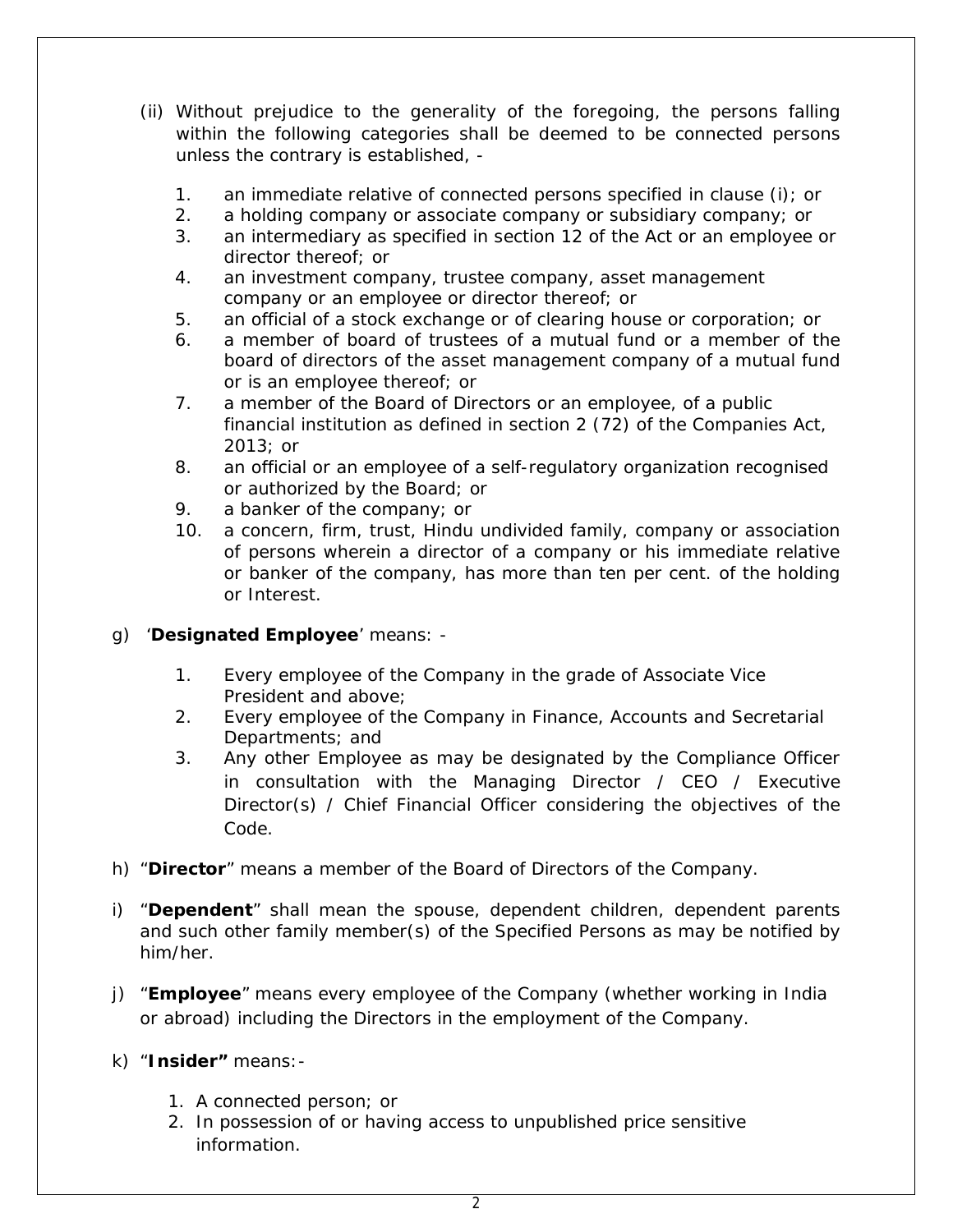- l) "**immediate relative**" means a spouse of a person, and includes parent, sibling, and child of such person or of the spouse, any of whom is either dependent financially on such person, or consults such person in taking decisions relating to trading in securities;
- m) **"Key Managerial Person (KMP)"** means person as defined in Section 2(51) of the Companies Act, 2013
- n) "**Material financial relationship**" shall mean a relationship in which one person is a recipient of any kind of payment such as by way of a loan or gift during the immediately preceding twelve months, equivalent to at least 25% of such payer's annual income but shall exclude relationships in which the payment is based on arm's length transactions
- o) "**Officer**" includes any Director, Manager or KMP or any person in accordance with whose directions or instructions the Board of Directors of the Company or any one or more of the Directors is or are accustomed to act including an auditor.
- p) "**Promoter or promoter group**" shall have the meaning assigned to it under the Securities and Exchange Board of India (Issue of Capital and Disclosure Requirements) Regulations, 2018 or any modification thereof:
- q) "**Securities**" shall have the meaning assigned to it under the Securities Contracts (Regulation) Act, 1956 (42 of 1956) or any modification thereof except units of a mutual fund;
- r) **"Takeover regulations"** means the Securities and Exchange Board of India (Substantial Acquisition of Shares and Takeovers) Regulations, 2011 and any amendments thereto;
- s) **"Trading"** means and includes subscribing, buying, selling, dealing, or agreeing to subscribe, buy, sell, deal in any securities, and "trade" shall be construed accordingly
- t) **"Trading Day"** means a day on which the recognized stock exchanges are open for trading;
- u) "**Unpublished Price Sensitive Information**" means any information, relating to a company or its securities, directly or indirectly, that is not generally available which upon becoming generally available, is likely to materially affect the price of the securities and shall, ordinarily including but not restricted to, information relating to the following:
	- 1. Financial results;
	- 2. Dividends;
	- 3. Change in capital structure;
	- 4. Mergers, De-mergers, Acquisitions, Delistings, Disposals and Expansion of business and such other transactions; and
	- 5. Changes in KMP;
- v) "**Regulations**" shall mean the Securities & Exchange Board of India (Prohibition of Insider Trading) Regulations, 2015 and any amendments thereto.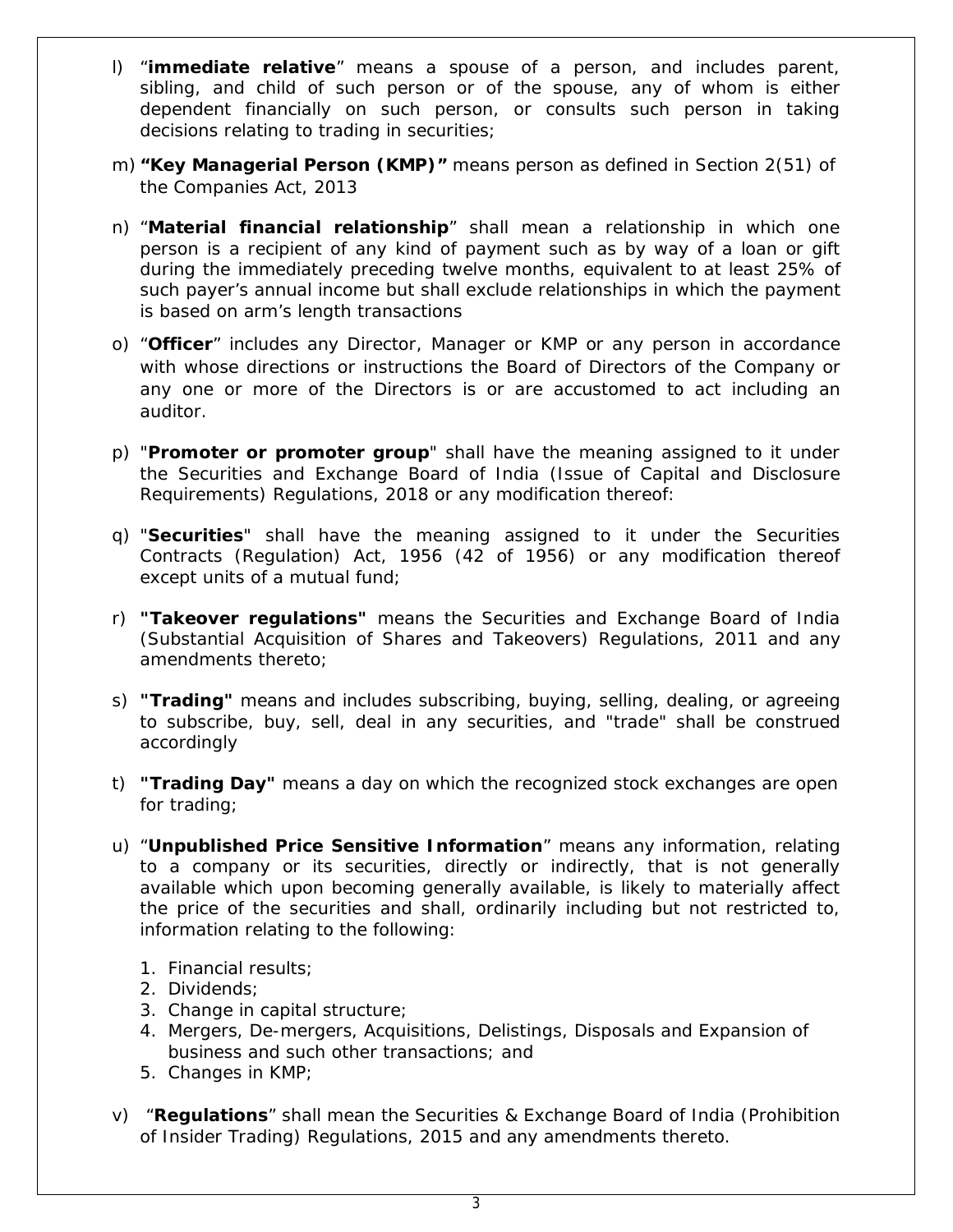w) "**Specified Persons**" means the Directors, connected persons, the insiders, the Designated Employees and the promoters and immediate relatives are collectively referred to as Specified Persons.

Words and expressions used and not defined in these regulations but defined in the Securities and Exchange Board of India Act, 1992 (15 of 1992), the Securities Contracts (Regulation) Act, 1956 (42 of 1956), the Depositories Act, 1996 (22 of 1996) or the Companies Act, 2013 (18 of 2013) and rules and regulations made thereunder shall have the meanings respectively assigned to them in those legislation.

# **3. Applicability**

This Code shall apply to all "Specified persons".

## **4. Compliance Officer:**

- 4.1. The Compliance Officer shall report on insider trading to the Board of Directors of the Company and in particular, shall provide reports to the Chairman of the Audit Committee, if any, or to the Chairman of the Board of Directors Annually.
- 4.2. The Compliance Officer shall assist all specified persons and employees in addressing any clarifications regarding the Securities & Exchange Board of India (Prohibition of Insider Trading) Regulations, 2015 and the Company's Code of Conduct.
- 4.3. The Compliance Officer shall maintain a record (either manual or in electronic form) of the Register of Promoters / Directors / KMP / Designated Employees and changes thereto from time-to-time **(Annexure-1).**

# **5. Preservation of Unpublished Price Sensitive Information:**

5.1. All the Specified Persons shall maintain the confidentiality of all Unpublished Price Sensitive Information ("UPSI") coming into their possession or control.

To comply with this confidentiality obligation; the Specified Persons shall not:

- (i) pass on UPSI to any person directly or indirectly by way of making a recommendation for the purchase or sale of Securities of the Company; or
- (ii) disclose UPSI to their family members, friends, business associates or any other individual, or
- (iii) discuss UPSI in public places, or
- (iv) disclose UPSI to any Employee who does not need to know the information for discharging his or her duties, or
- (v) recommend to anyone that they may undertake Dealing in Securities of the Company while being in possession, control or knowledge of UPSI, or
- (vi) be seen or perceived to be Dealing in Securities of the Company on the basis of UPSI.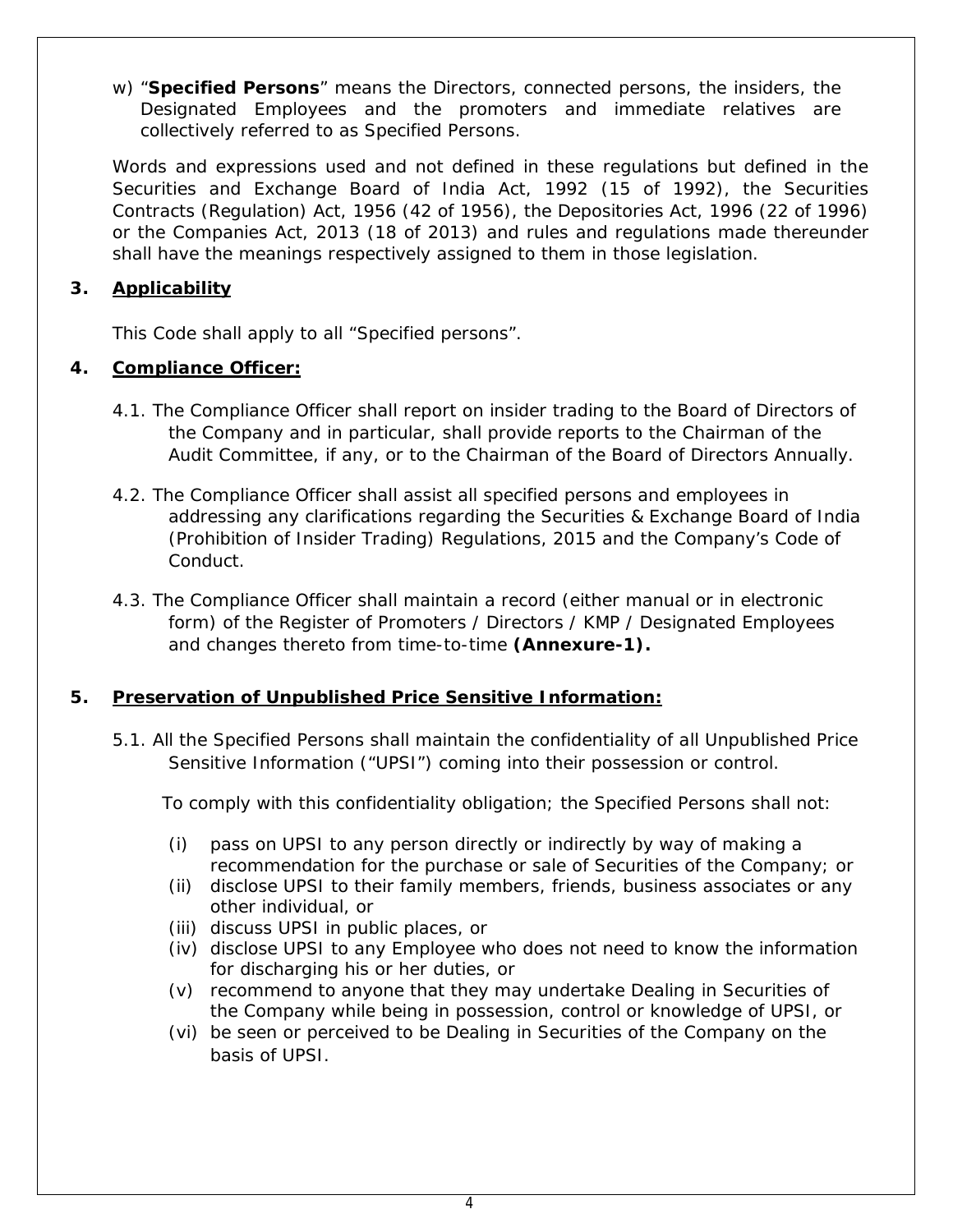#### 5.2. **Need to know:**

The Specified Persons, who are privy to UPSI, shall handle the same strictly on a "Need to Know" basis. This means the UPSI shall be disclosed only to those persons within the Company who need to know the same in the course of performance or discharge of their duty and whose possession of UPSI will not in any manner give rise to a conflict of interest or likelihood of misuse of the information.

All UPSI directly received by any Employee shall be immediately reported to the Compliance Officer.

5.3. Limited access to confidential information:

The Specified Persons privy to confidential information shall, in preserving the confidentiality of information, and to prevent its wrongful dissemination, adopt among others, the following safeguards:

- Files containing confidential information shall be kept secure.
- Computer files must have adequate security of login through complex password.

## **6. Trading Plan**

- 6.1. An insider shall be entitled to formulate a trading plan for dealing in securities of the Company and present it to the Compliance Officer for approval and public disclosure pursuant to which trades may be carried out on his behalf in accordance with such plan.
- 6.2. Upon approval of the trading plan, the compliance officer shall notify the plan to the stock exchanges on which the securities are listed.
- 6.3. Such trading shall be in compliance with the regulation.
- 6.4. The trading plan once approved shall be irrevocable and the insider shall mandatorily have to implement the plan, without being entitled to either deviate from it or to execute any trade in the securities outside the scope of the trading plan.

## **7. Trading window and window closure**

7.1. The trading window, i.e. the trading period of the stock exchanges, called 'trading window", is available for trading in the Company's securities.

In the case of declaration of quarterly financial results: The trading window shall be, inter alia, closed from the date of intimation of board meeting to Stock exchange till 48 hours after the declaration of financial results.

7.2. All the Specified Persons shall strictly conduct all their dealings in the Securities of the Company only when the Trading Window is open and no Specified Person shall deal in the Securities of the Company during the period the Trading Window is closed.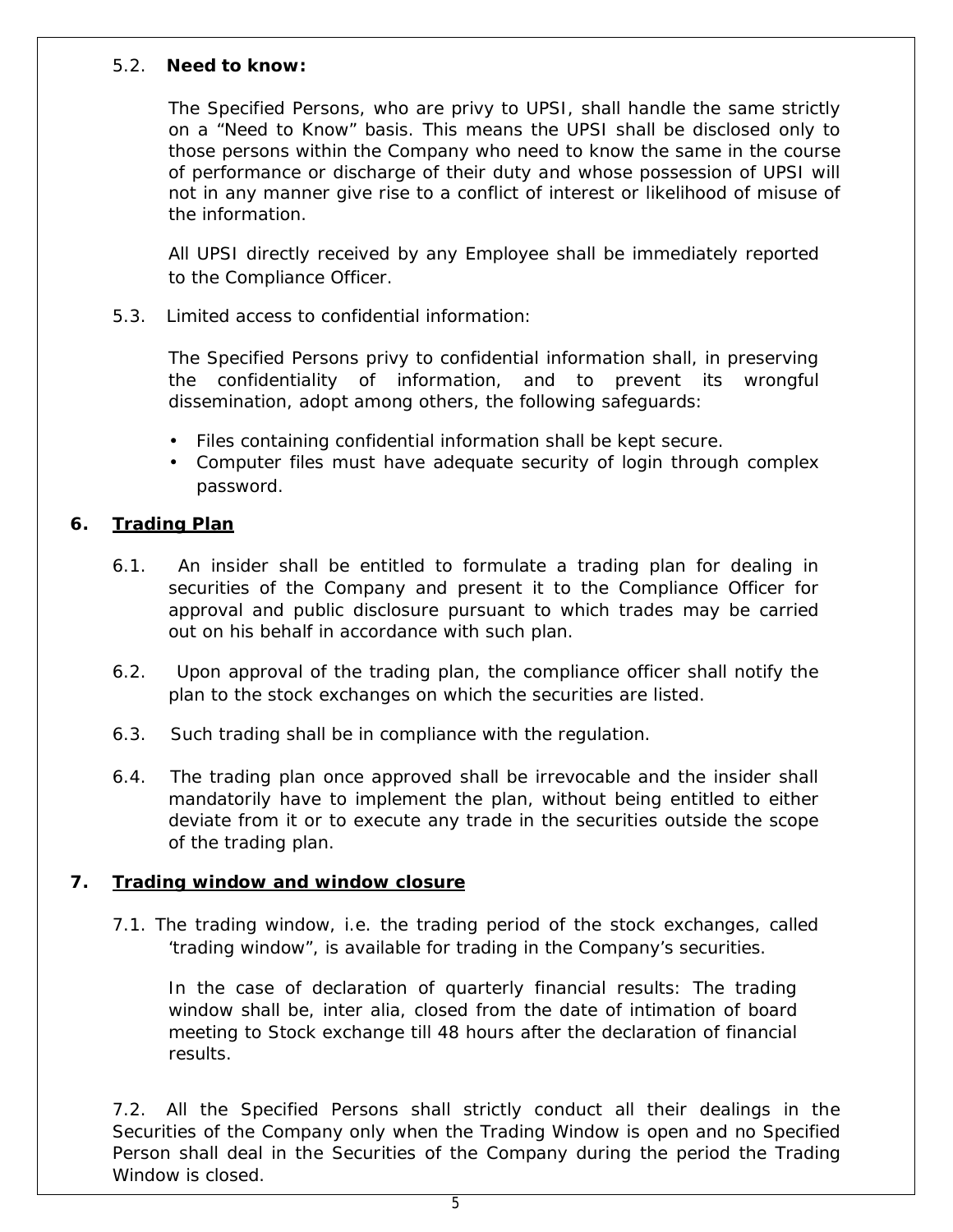- 7.3. The Directors/Designated Employees/KMP who have participated in the Company's Employee Stock Option Plan (ESOP), if any,
	- Shall not sell the Securities of the Company allotted to them on exercise of ESOPs when the Trading Window is closed (however, the exercise of option shall be permitted even the duration of closure of the Trading Window).
	- Shall desist from exercising "cashless" stock option(s), if any, when the Trading Window is closed.
- 7.4. In case of any unpublished price sensitive information other than quarterly financial results, the Compliance Officer shall intimate the closure of trading window to all the designated employees of the Company when he determines that a designated person or class of designated persons can reasonably be expected to have possession of unpublished price sensitive information. Such closure shall be imposed in relation to such securities to which such unpublished price sensitive information relates.
- 7.5. The Compliance Officer after taking into account various factors including the unpublished price sensitive information in question becoming generally available and being capable of assimilation by the market, shall decide the timing for re-opening of the trading window, however in any event it shall not be earlier than forty-eight hours after the information becomes generally available.
- 7.6. The trading window shall also be applicable to any person having contractual or fiduciary relation with the Company, such as auditors, accountancy firms, law firms, analysts, consultants etc., assisting or advising the Company.

## **8. PRE-CLEARANCE OF DEALS IN SECURITIES:**

- 8.1. **Applicability:** Every Specified Person who intend to deal in the securities of the company above a minimum threshold limit of 10000 shares or value of transaction Rs.25 lakhs in a single transaction, whichever is higher, should pre-clear the transaction as per the pre-dealing procedure as described hereunder.
- 8.2. **Pre-dealing Procedure:** For the purpose of obtaining a *pre-dealing* approval, the concerned Specified Person shall make an application in the prescribed form (*Annexure 2*) to the Compliance Officer. Such application should be complete and correct in all respects and should be accompanied by such undertakings in the prescribed form (*Annexure 3*). Such application for *predealing* approval with enclosures may be sent through electronic mail or by hard copies of all the documents. The e-mail for this purpose is avipolymer@gmail.com with a copy to the Compliance Officer.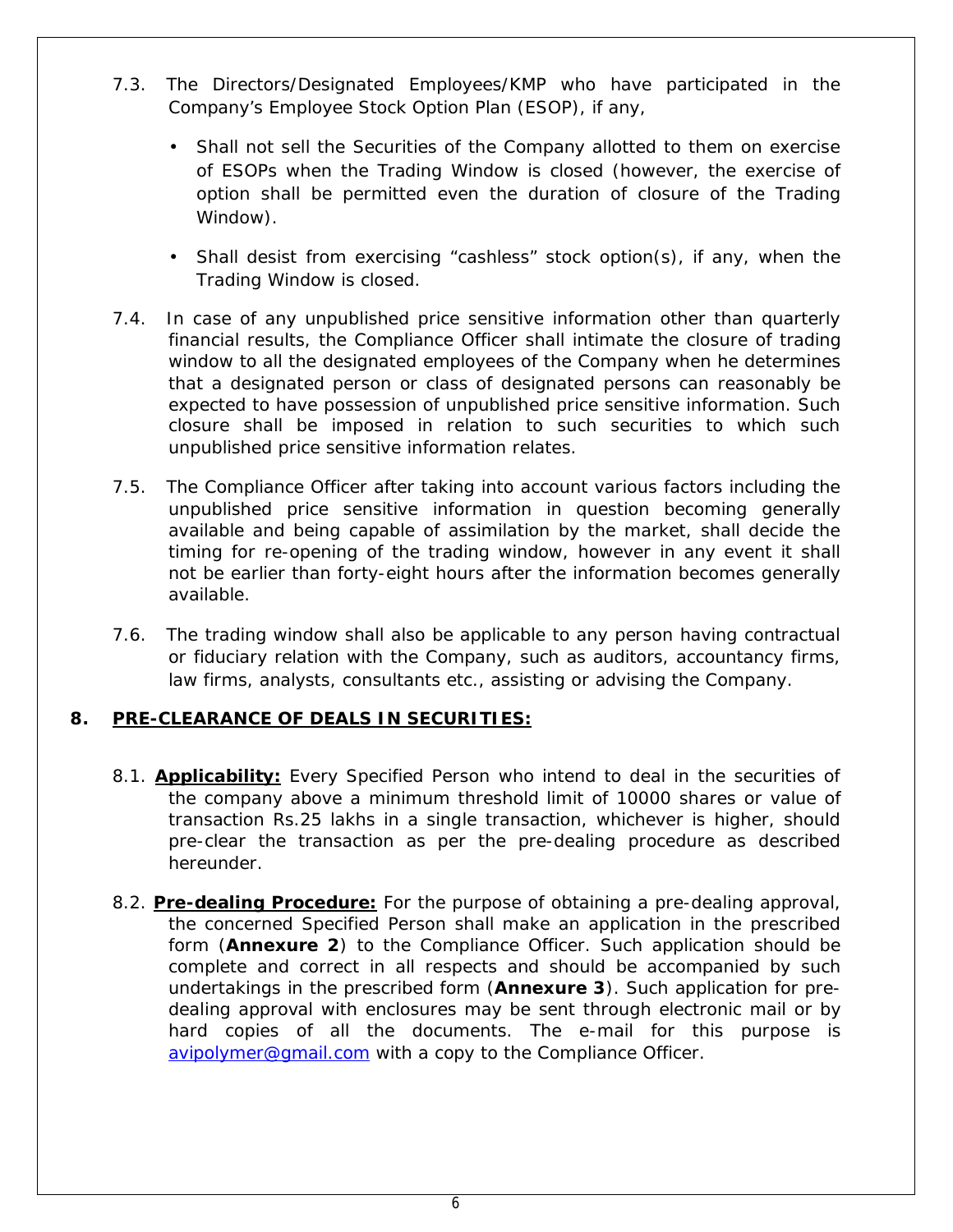#### 8.3. **Approval:**

- 8.3.1. The Compliance Officer shall consider the application made as above and shall approve it forthwith preferably on the same working day but not later than the next working day unless he is of the opinion that grant of such an approval would result in a breach of the provisions of this Code, or the Regulations. Such approval/rejection would be conveyed through electronic mail.
- 8.3.2. Every approval letter shall be issued in the prescribed form *(Annexure 4)*. Every approval shall be dated and shall be valid for a period of 7 trading days from the date of such approval.
- 8.3.3. In the absence of the Compliance Officer due to leave etc., the Officer designated by him/her from time-to-time shall discharge the function referred to in (a) above.

#### 8.4. **Completion of Pre-cleared Dealing:**

- 8.4.1. All the Specified Persons shall ensure that they complete execution of every pre-cleared deal in the Company's Securities as prescribed above and not later than 7 trading days from the date of the approval. The Specified Person shall file within 2 (two) trading days of the execution of the deal, the details of such deal, with the Compliance Officer in the prescribed form. In case the transaction is not undertaken, a report to that effect shall be filed **(***Annexure 5***).**
- 8.4.2. If a deal is not executed by the concerned Specified Person pursuant to the approval granted by the Compliance Officer within 7 trading days, the Specified Person shall apply once again to the Compliance Officer for *pre clearance* of the transaction covered under the said approval, if he / she wishes to transact.

#### 8.5. **Holding Period and other restrictions:**

- 8.5.1. All the Specified Persons, who buy or sell any number of shares of the Company shall not enter into an opposite transaction (i.e.,) sell or buy any number of shares during the next six months following the prior transactions.
- 8.5.2. All the specified persons shall also not take position in derivative transactions in the shares of the company at any time
- 8.5.3. All the specified persons shall not engage in intraday trading activities.
- 8.5.4. In case the sale of Securities of the Company is necessitated due to personal reasons or emergency situations, the holding period referred to above may be waived by the Compliance Officer after recording the reasons in writing in this regard. It may however, be noted that in terms of the Regulations, no such sale will be permitted when the Trading Window is closed.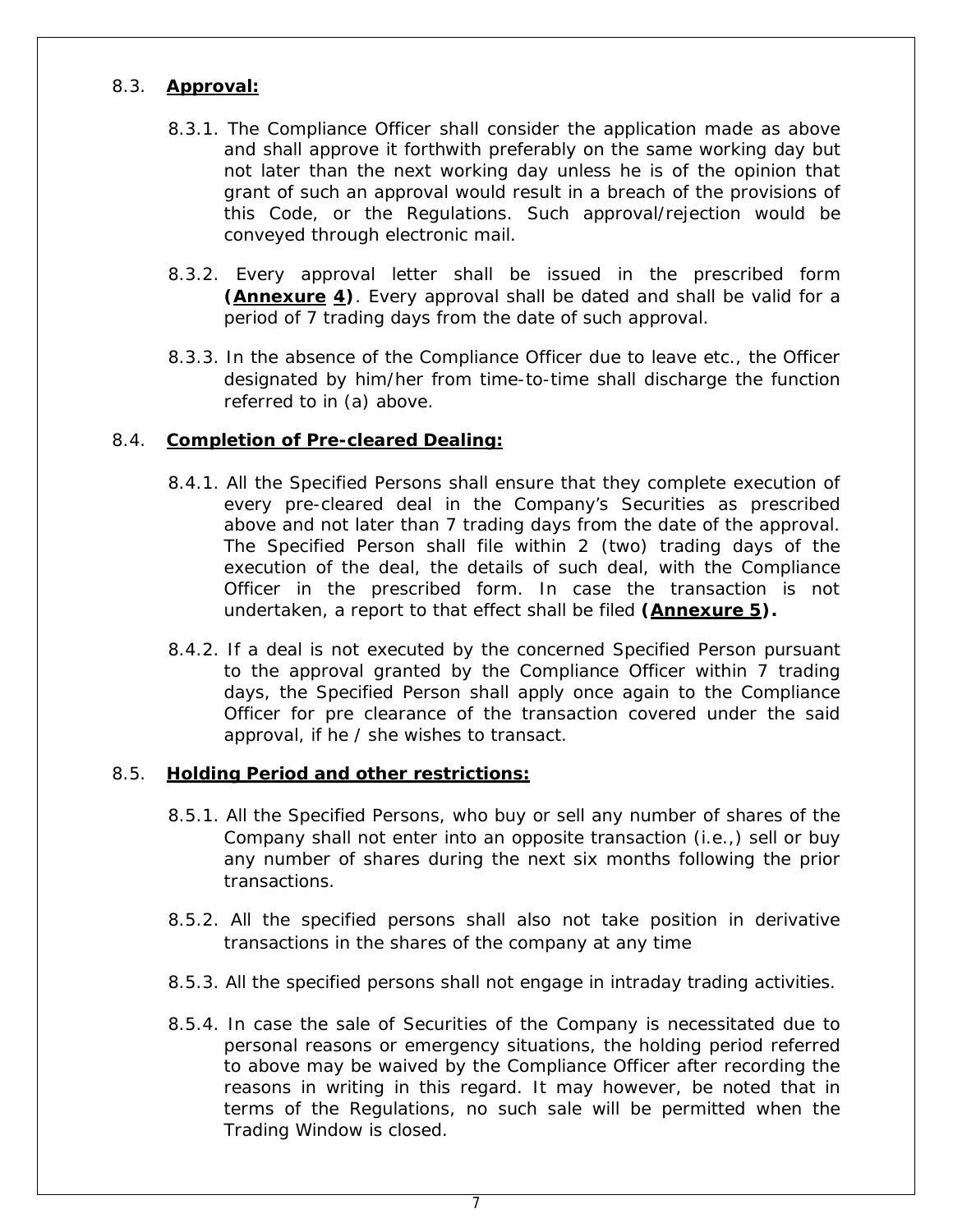8.5.5. In case of any contra trade or derivative transaction or intraday trade be executed, inadvertently or otherwise, in violation of such a restriction, the profits + 25% of transaction value from such trade, in case of no profit or loss, 25% transaction value of such transaction shall be liable to be disgorged for remittance to the Securities and Exchange Board of India (SEBI) for credit to the Investor Protection and Education Fund administered by SEBI under the Act.

## **9. DISCLOSURE**

### 9.1. **Initial Disclosure:**

- 9.1.1. Every Promoter/ Director / Key Managerial Personnel / Designated Employees of the Company, within thirty days of these regulations taking effect, shall forward to the Company the details of all holdings in securities of the Company presently held by them including the statement of holdings of dependent family members in the prescribed Form **(Annexure 6).**
- 9.1.2. Every person on appointment as a Director or KMP or Designated Employee of the Company or upon becoming a Promoter shall disclose his holding of securities of the Company as on the date of appointment or becoming a promoter, to the Company within seven days of such appointment or becoming a promoter in the prescribed Form **(Annexure 7).**

#### 9.2. **Continue Disclosure:**

- 9.2.1. Every Promoter, Director, KMP and Designated Person of the Company shall disclose to the Company in the prescribed form **(Annexure 8)**, the number of such securities acquired or disposed of within two trading days of such transaction if the value of the securities traded, whether in one transaction or a series of transactions over any calendar quarter, aggregates to a traded value in excess of Rs. 25 lakhs.
- 9.2.2. The disclosure shall be made within 2 working days of:
	- The receipt of intimation of allotment of shares, or
	- The acquisition or sale of shares or voting rights, as the case may be.

#### 9.3. **Disclosure by the Company to the Stock Exchanges**

- 9.3.1. Within 2 days of the receipt of intimation under Clause 9.2, the Compliance Officer shall disclose to all Stock Exchanges on which the Company is listed, the information received.
- 9.3.2. The Compliance officer shall maintain records of all the declarations in the appropriate form given by the Promoters / Directors / KMP / Designated Persons for a minimum period of five years.

#### 9.4. **Disclosure by the Connected persons others than Promoters,**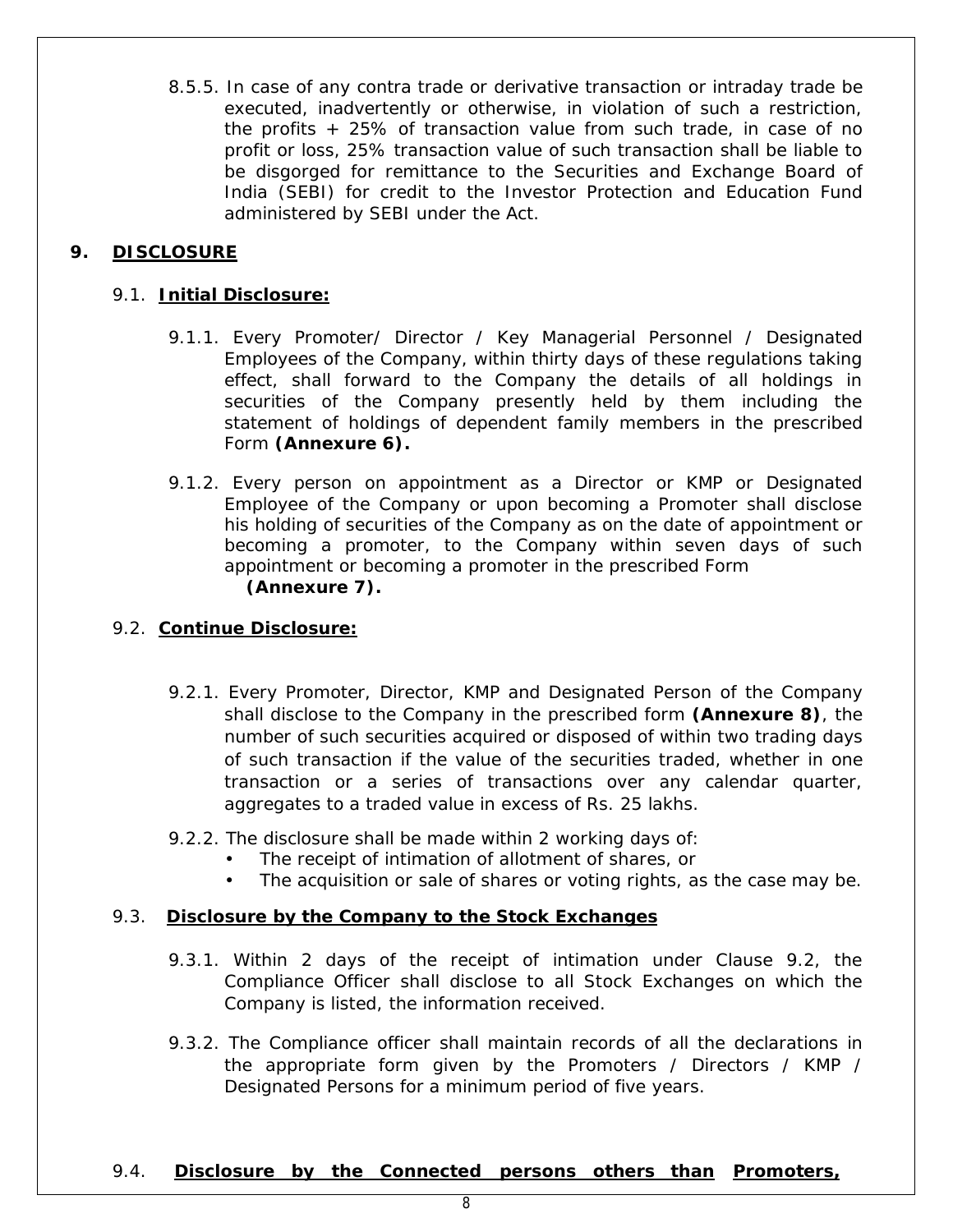## **Directors, KMP and Designated Persons:**

9.4.1. The number of such securities acquired or disposed of within two trading days of such transaction if the value of the securities traded, whether in one transaction or a series of transactions over any calendar quarter, aggregates to a traded value in excess of Rs. Ten lakhs shall disclose to the Company in the prescribed form **(Annexure 9).**

## **10. DISSEMINATION OF PRICE SENSITIVE INFORMATION**

- 10.1. No information shall be passed by Specified Persons by way of making a Recommendation for the purchase or sale of securities of the Company.
- 10.2. Disclosure/dissemination of Price Sensitive Information with special reference to analysts, media persons and institutional investors:

The following guidelines shall be followed while dealing with analysts and institutional investors:

- Only publicly available information shall be provided.
- At least two Company representatives shall be present at meetings with analysts, media persons and institutional investors.
- Unanticipated questions may be taken on notice and a considered response given later. If the answer includes unpublished price sensitive information, a public announcement should be made before responding.

## 11. **Inquiry**

- 11.1. In case of leak of unpublished price sensitive information or suspected leak of unpublished price sensitive information, investigation on the same shall be conducted as per the Investigation clause of Whistle Blower Policy of the Company.
- 11.2. Such inquiry/investigation shall be promptly informed to Securities Exchange Board of India of such leaks, inquiries and results of such inquiries.

# **12. PENALTY FOR CONTRAVENTION:**

- 12.1. Every Specified Person shall be individually responsible for complying with the provisions of this Code (including to the extent the provisions hereof are applicable to his/her Dependents).
- 12.2. The Specified Persons who violate this Code shall, in addition to any other penal action that may be taken by the Company pursuant to law, also be subject to disciplinary action including wage / salary freeze, suspension, recovery, claw-back, etc., and the termination of employment.
- 12.3. Action taken by the Company for violation of the Regulations as and the Code against any Specified Person will not preclude SEBI from taking any action for violation of the Regulations or any other applicable laws / rules / regulations.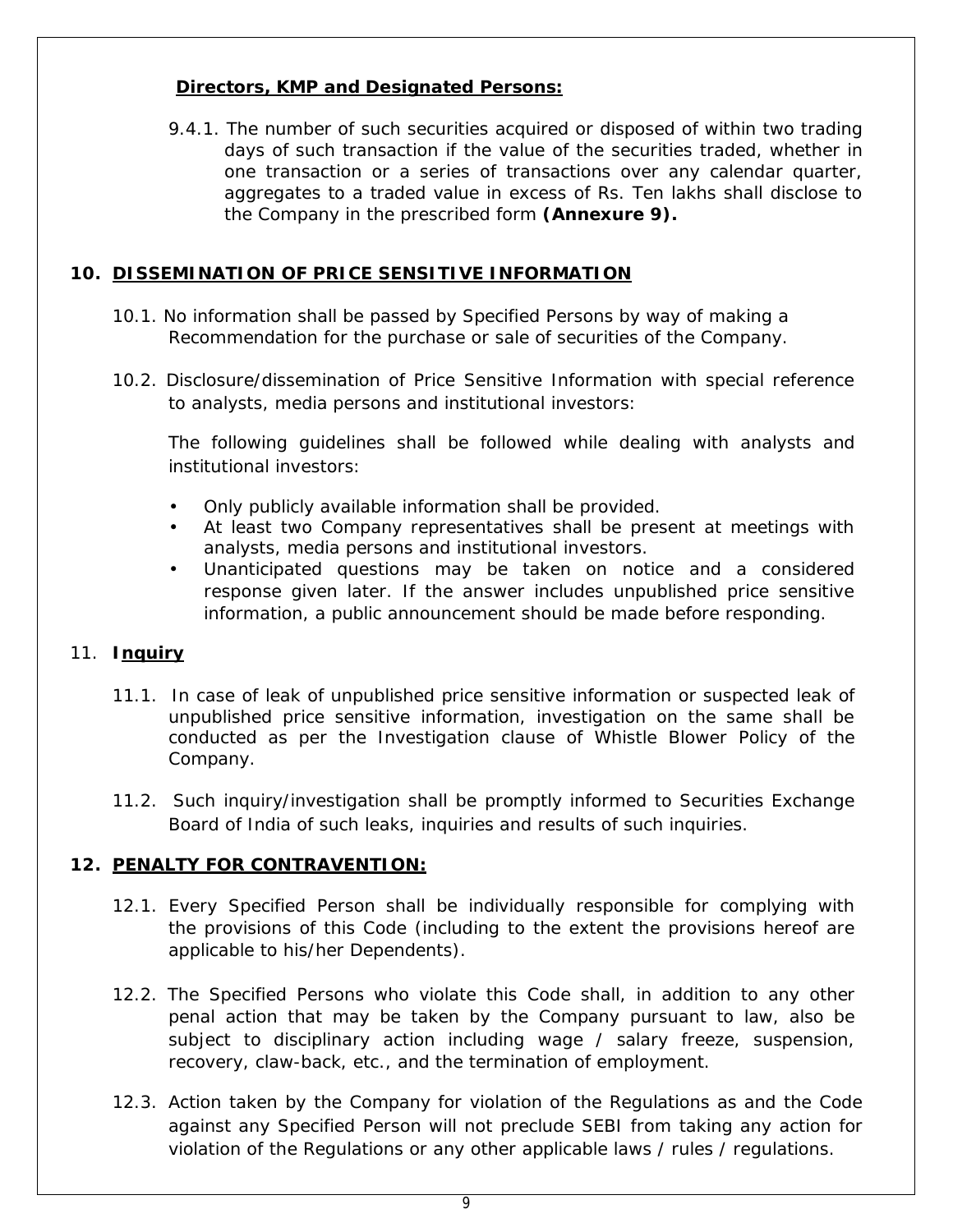- 12.4. Under Section 195(2) of the Companies Act 2013, If any person contravenes the provisions of this section, he shall be punishable with imprisonment for a term which may extend to five years or with fine which shall not be less than five lakh rupees but which may extend to twenty-five crore rupees or three times the amount of profits made out of insider trading, whichever is higher, or with both.
- 12.5. Under Section 15G of the SEBI Act, any Insider who indulges in insider trading in contravention of Regulation is liable to a penalty not exceeding Rs.5 lacs. Under Section 24 of the SEBI Act, anyone who contravenes the Regulations is punishable with imprisonment for a maximum period of one year or with fine or with both.
- 12.6. Without prejudice to its rights under Section 24 of the SEBI Act, under Regulation SEBI can also pass any or all of the following orders to an Insider found indulging in insider trading –
	- Directing him / her not to deal in the Company's Securities in any particular manner.
	- Prohibiting him/her from disposing of any of the Securities acquired in violation of the Regulations.
	- Restraining him/her from communicating or counseling any other person to deal in Company's Securities.
	- Declaring the transactions in Securities as null and void.
	- Directing the person who acquired Securities in violation of the Regulations, to deliver the Securities back to the seller or alternatively pay the Seller the price as provided.
	- Directing him/her to transfer specified amount to investor protection fund of a recognized Stock Exchange.
- 12.7. In case it is observed by the Compliance Officer that there has been a violation of the Regulations by any Specified Person/ an Employee, he/she shall forthwith inform the Managing Director. The penal action will be initiated on obtaining suitable directions from the Managing Director and in his absence the Executive Director - Finance. The Compliance Officer shall simultaneously inform SEBI about such violation. The Specified Person/the Employee against whom information has been furnished by the Company/Compliance Officer to SEBI for violations of the Regulations/Code, shall provide all information and render necessary co-operation as may be required by the Company/Compliance Officer or SEBI in this connection.

# **13. CLARIFICATIONS:**

For all queries concerning this Code, the Directors, Officers and Employees may please contact the Compliance Officer / Secretarial department.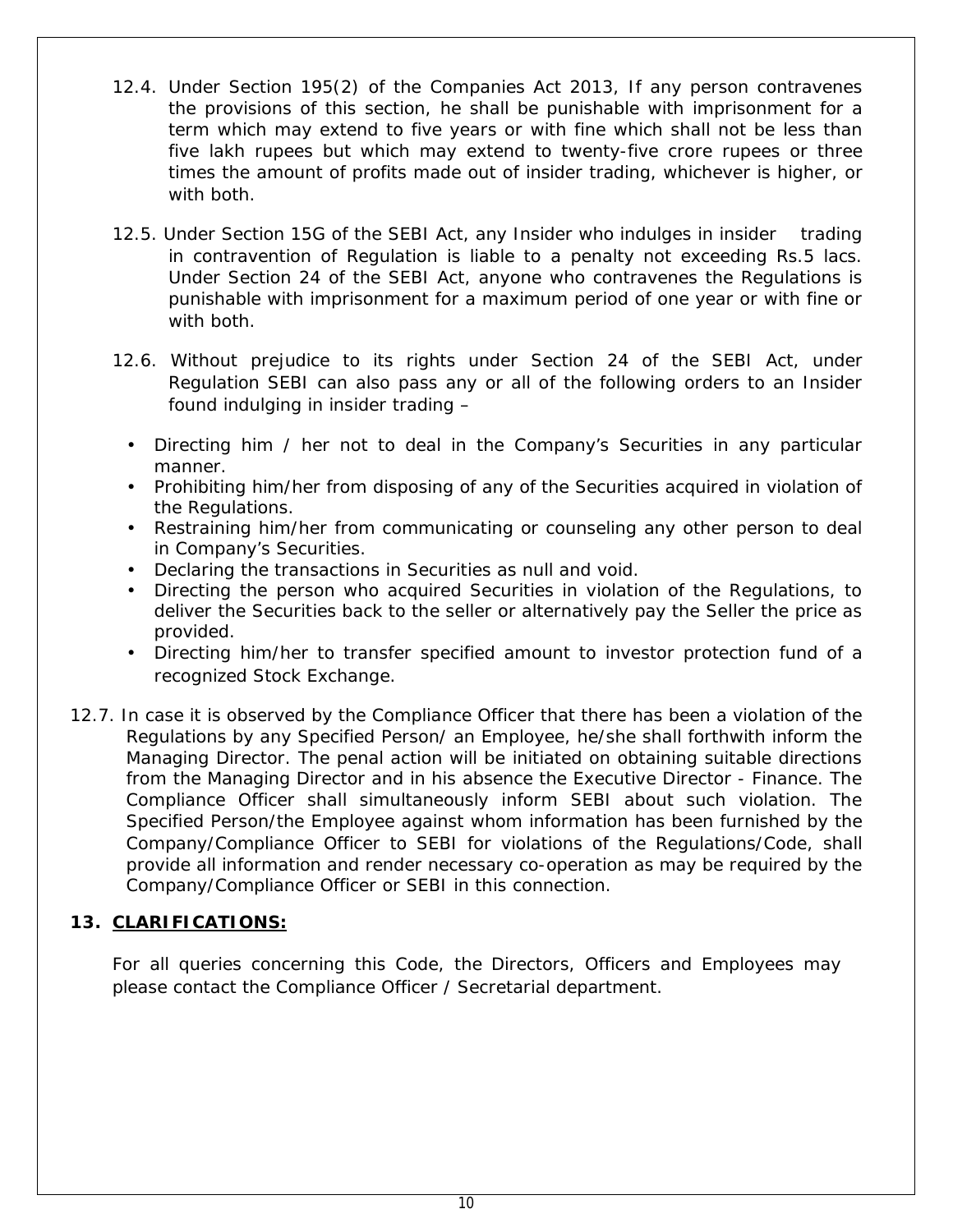# **REGISTER OF PROMOTERS / DIRECTORS / KMP / DESIGNATED PERSONS**

[Maintained by the Compliance Officer]

| Sr. No. | Name of Specified Person | <b>Designation</b> |
|---------|--------------------------|--------------------|
|         |                          |                    |
|         |                          |                    |
|         |                          |                    |
|         |                          |                    |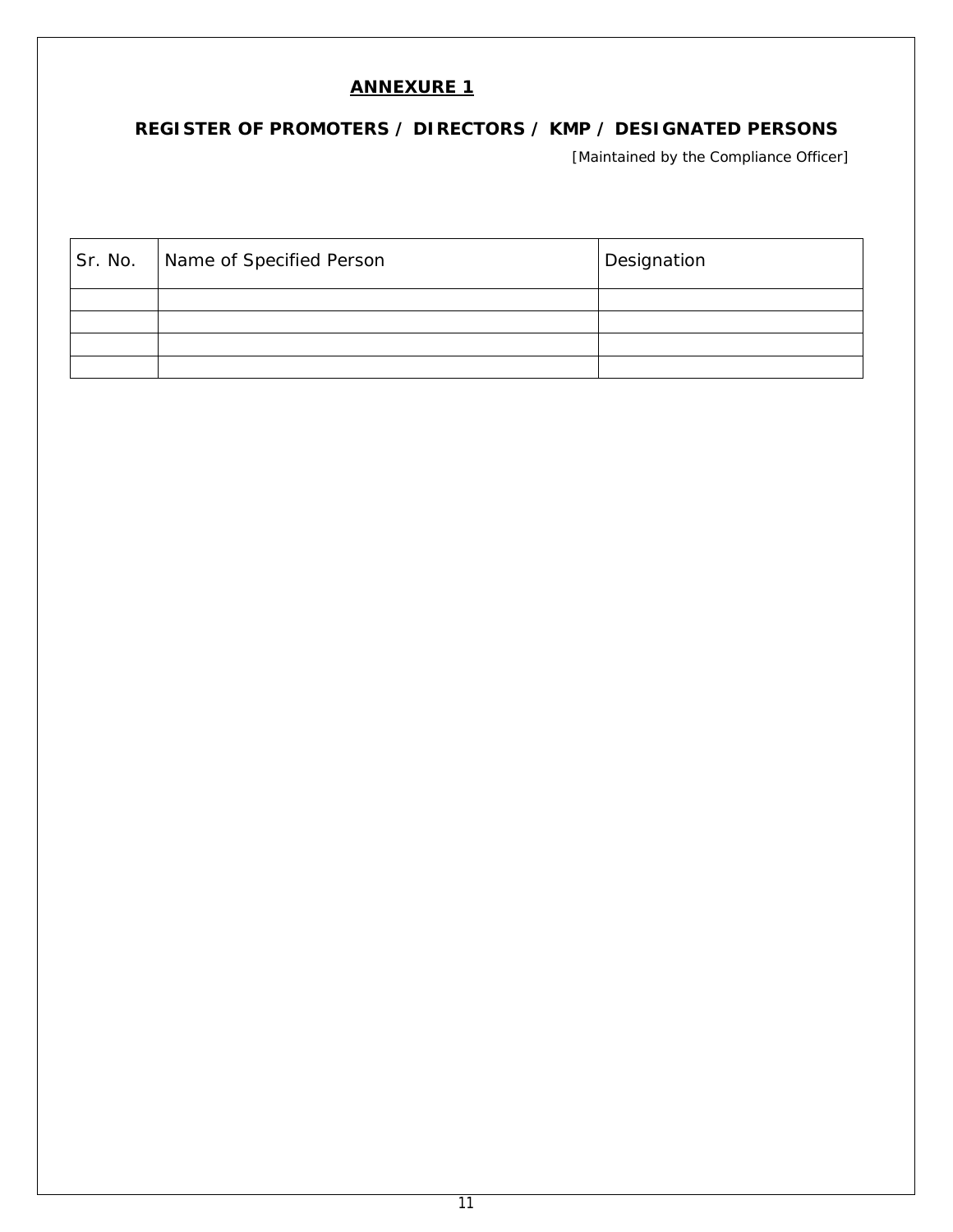## **ANNEXURE 2 SPECIMEN OF APPLICATION FOR PRE-DEALING APPROVAL**

Date:

To, The Compliance Officer, **AVI Polymers Limited**, Ahmedabad

Dear Sir/Madam,

## **Application for Pre-dealing approval in securities of the Company**

Pursuant to the SEBI (prohibition of Insider Trading) Regulations, 2015 and the Company's **Code of Conduct for Prevention of Insider Trading**, I seek approval to purchase / sale / subscription of \_\_\_\_\_\_\_\_\_ equity shares of the Company as per details given below:

| 1 <sub>1</sub> | Name of the Applicant<br>(If securities are proposed to purchase / sale /<br>subscription in the name of immediate relative or<br>dependent relative specify Name of the person<br>and relationship) |  |
|----------------|------------------------------------------------------------------------------------------------------------------------------------------------------------------------------------------------------|--|
| 2.             | Designation                                                                                                                                                                                          |  |
| 3.             | Number of securities held as on date                                                                                                                                                                 |  |
| 4.             | Folio No. / DP ID / Client ID No.)                                                                                                                                                                   |  |
| 5.             | The proposal is for                                                                                                                                                                                  |  |
|                | • Purchase of securities                                                                                                                                                                             |  |
|                | • Subscription to securities                                                                                                                                                                         |  |
|                | • Sale of securities                                                                                                                                                                                 |  |
| 6.             | Proposed date of dealing in securities                                                                                                                                                               |  |
| 7.             | Estimated number of securities proposed to be                                                                                                                                                        |  |
|                | acquired / subscribed / sold                                                                                                                                                                         |  |

Yours faithfully,

\_\_\_\_\_\_\_\_\_ (Signature)

Encl: Annexure 3 – Undertaking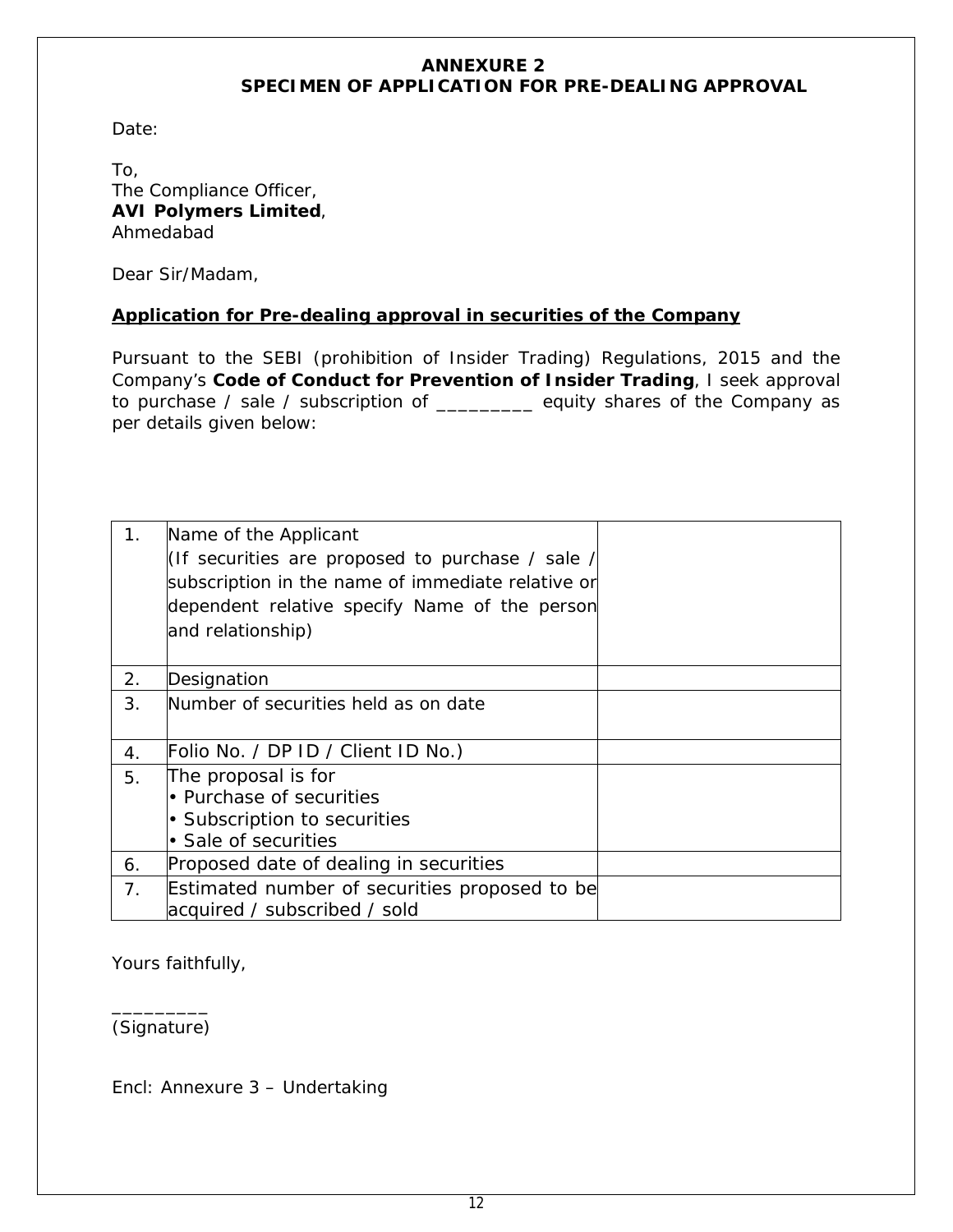FORMAT OF UNDERTAKING TO BE ACCOMPANIED WITH THE APPLICATION FOR PRE-DEALING

### **UNDERTAKING**

Date:

To,

AVI Polymers Limited, Ahmedabad.

I, \_\_\_\_\_\_\_\_\_\_\_\_\_, S/O \_\_\_\_\_\_\_\_\_\_\_\_\_\_\_\_\_\_\_\_\_resident of \_\_\_\_\_\_\_\_\_\_\_\_\_\_\_\_\_\_\_,hereby declare that I am Promoter / Director / KMP / Designated person of AVI Polymers Limited (the Company).

I further declare that I am not in possession of or otherwise privy to any unpublished Price Sensitive Information [as defined in the Company's Code of Conduct for Prevention of Insider Trading (the Code)] upto the time of signing this Undertaking.

In case I have access to or I receive any Price Sensitive Information after signing this Undertaking but before execution of the transaction, I shall inform the Compliance Officer of the change in my position and I would completely refrain from Dealing in the Securities of the Company till the time such Price Sensitive Information becomes public.

I declare that I have not contravened the Code as notified by the Company from time to time.

I undertake to submit the necessary report within two trading days of execution of the transaction/a 'Nil' report if the transaction is not undertaken.

I am aware that, I shall be liable to face penal consequences as set forth in the Code including disciplinary action under the Code of the Company, in case the above declarations are found to be misleading or incorrect at any time.

I hereby agree to indemnify and keep the Company and its Directors indemnified from and against all and any penalties/fines that may be imposed on them by the Securities and Exchange Board of India and/or any other statutory authorities as a result of violation by me of the SEBI (Prohibition of Insider Trading) Regulations 2015 and the Code prescribed by the Company.

If approval is granted, I shall execute the deal within 7 trading days of the receipt of approval failing which I shall seek pre-clearance.

I declare that I have made full and true disclosure in the matter.

**Signature** 

\_\_\_\_\_\_\_\_\_\_\_\_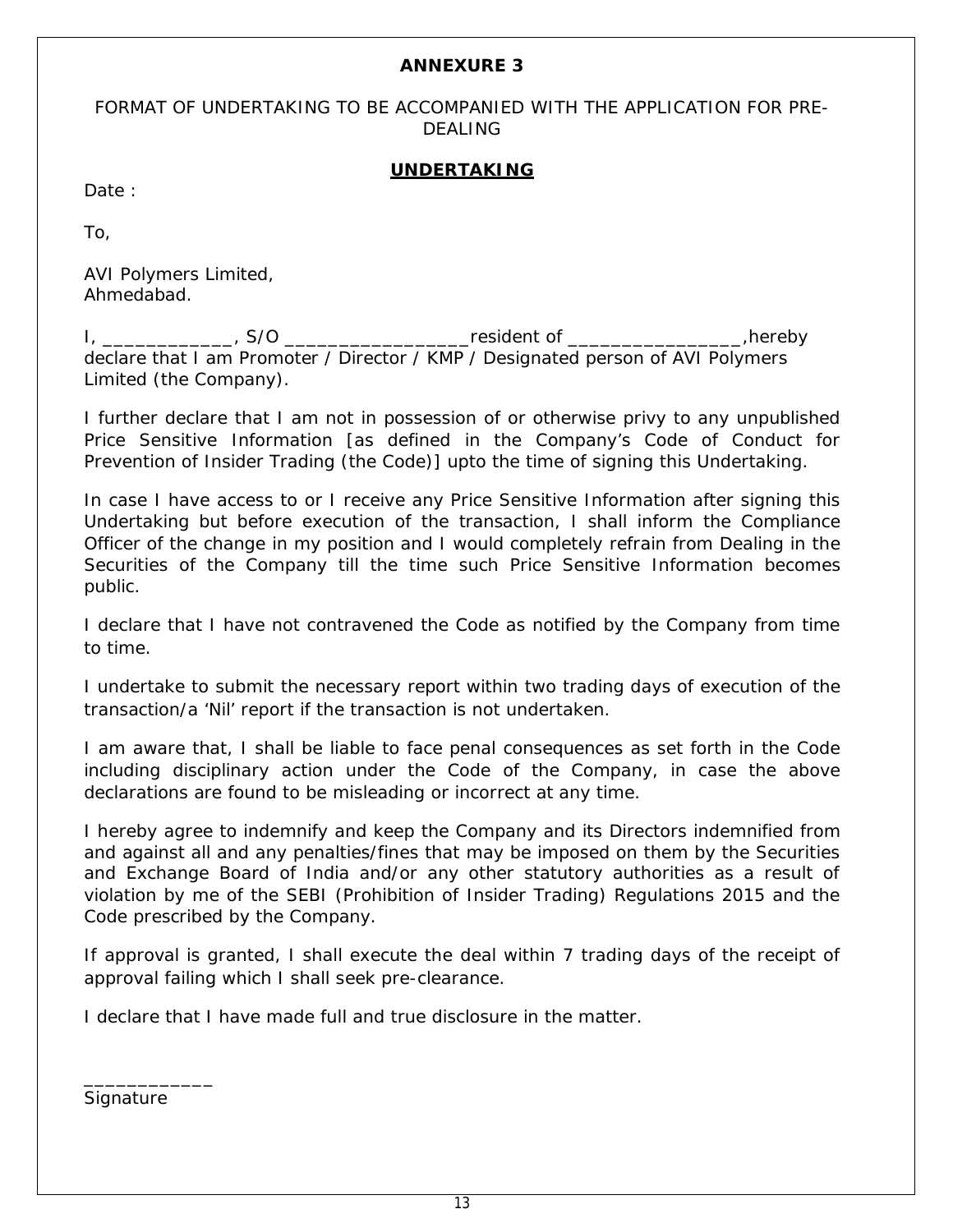### **FORMAT FOR PRE-DEALING APPROVAL LETTER**

Date:

To, Mr./Mrs. Designation:

## **PRE-DEALING APPROVAL/DISAPPROVAL -Your application dt\_\_\_\_\_\_\_**

Dear Mr/Mrs.

With reference to your above application seeking approval for undertaking certain transactions in Securities of the Company detailed therein please be informed that you are hereby authorised/not authorised to undertake the transaction(s) as detailed in your said application.

This approval is being issued to you based on the various declarations, representations and warranties made by you in your said application.

This approval letter is valid till \_\_\_\_\_\_\_\_\_ (i.e. for 7 trading days). If you do not execute the approved transaction /deal on or before this date you would have to seek fresh pre-dealing approval before executing any transaction/deal in the Securities of the Company. Further, you are required to file the details of the executed transactions in the attached format within two trading days from the date of transaction/deal.

In case the transaction is not undertaken a "Nil" report shall be necessary.

Yours truly,

**Compliance Officer**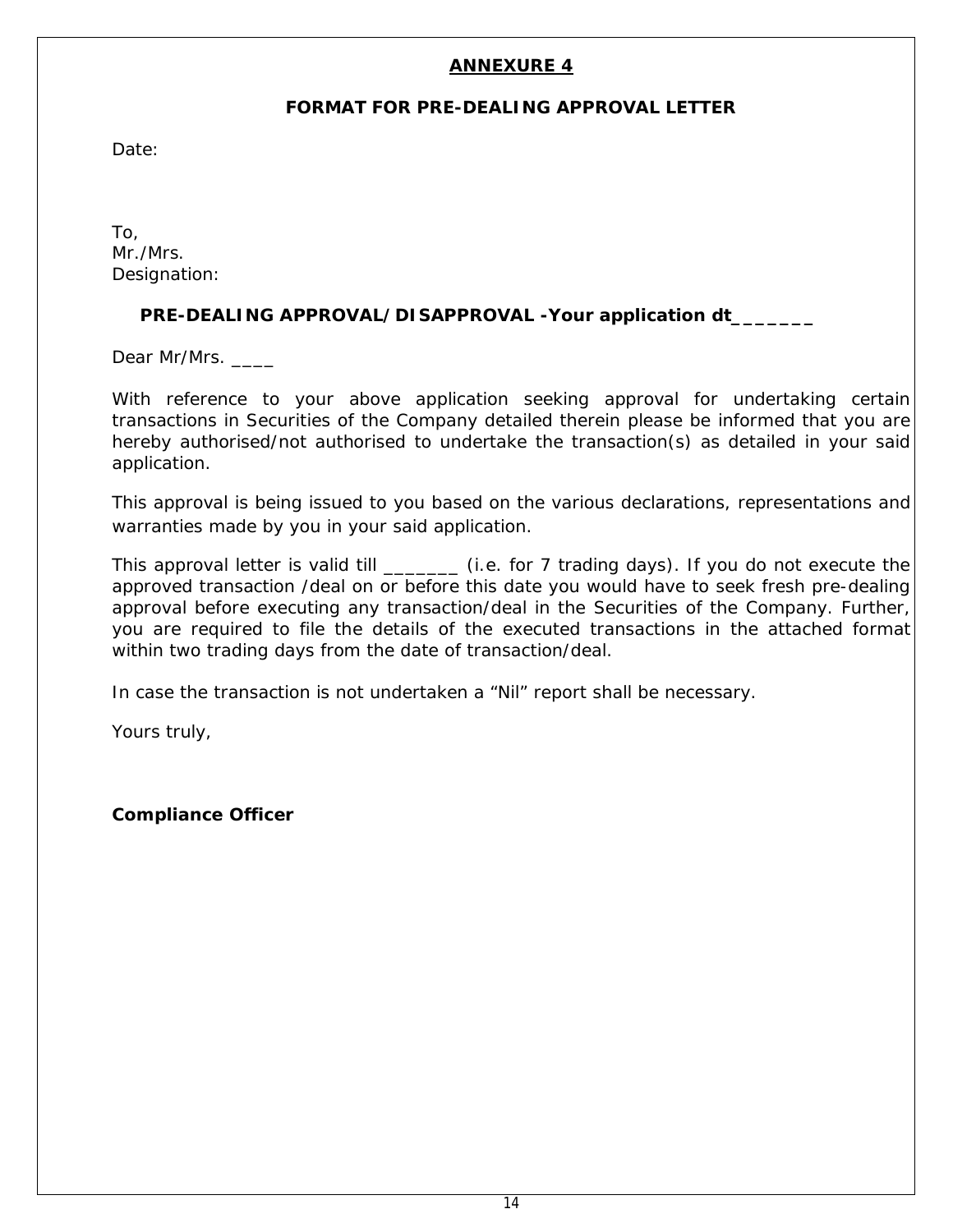# **FORMAT FOR DISCLOSURE OF TRANSACTIONS**

*(To be submitted within 2 trading days of transaction / dealing in securities of the Company)*

Date :

To, The Compliance Officer, AVI Polymers Limited, Ahmedabad

I hereby inform that I

- have not bought / sold/ subscribed any securities of the Company
- have bought/sold/subscribed to example securities as mentioned below on \_\_\_\_ (date)

| Name of holder | No. of<br>securities<br>dealt with | Bought/sold/subscribed DP ID/Client ID / | Folio No | Price (Rs.) |
|----------------|------------------------------------|------------------------------------------|----------|-------------|
|                |                                    |                                          |          |             |

In connection with the aforesaid transaction(s), I hereby undertake to preserve, for a period of 5 years and produce to the Compliance officer / SEBI any of the following documents:

- 1. Broker's contract note.
- 2. Proof of payment to/from brokers.
- 3. Extract of bank passbook/statement (to be submitted in case of demat transactions).
- 4. Copy of Delivery instruction slip (applicable in case of sale transaction).

I agree to hold the above securities for a minimum period of six months. In case there is any urgent need to sell these securities within the said period, I shall approach the Compliance Officer for necessary approval. (*applicable in case of purchase / subscription*).

I declare that the above information is correct and that no provisions of the Company's Code and/or applicable laws/regulations have been contravened for effecting the above said transactions(s).

Signature

\_\_\_\_\_\_\_\_\_\_\_\_\_\_\_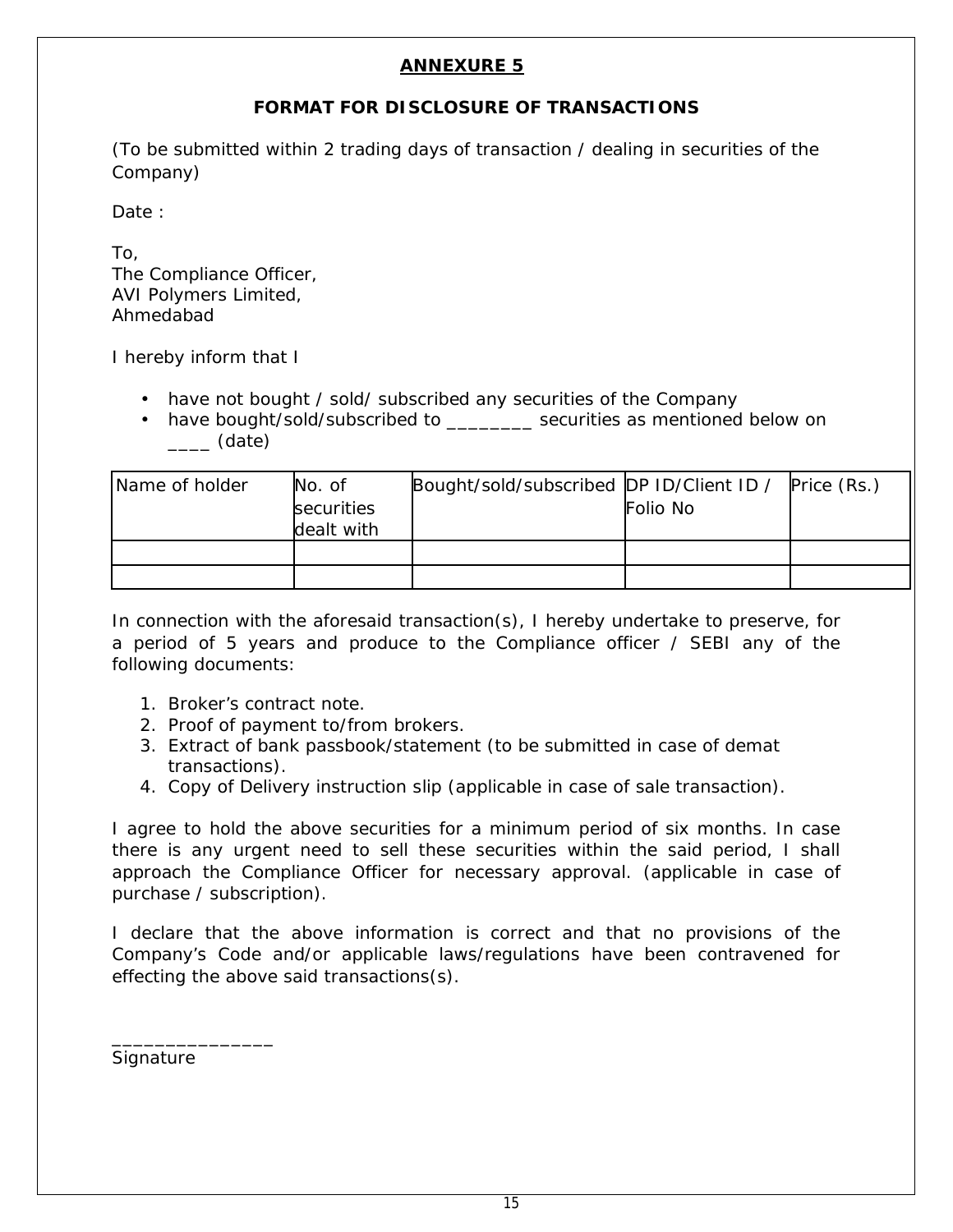#### **FORM A**

 **Securities and Exchange Board of India (Prohibition of Insider Trading) Regulations, 2015 [Regulation 7 (1) (a) read with Regulation 6 (2)]**

Name of the company: **AVI Polymers Limited ISIN** of the company:

**Details of Securities held by Promoter, Key Managerial Personnel (KMP), Director and other such persons as mentioned in Regulation 6(2)**

| Name, PAN<br>No., CIN/DIN<br>& address with<br>Phone and<br>mobile | Category of<br>Person<br>(Promoters/<br>KMP/<br>Directors/                                                                  | Securities held as on<br>the date of regulation<br>coming into force |     | % of<br>Shareholding | Open Interest of the Future<br>regulation coming into force | contracts held as on the date of | Open Interest of the Option<br>Contracts held as on the<br>date of regulation coming<br>into force |                                     |  |  |
|--------------------------------------------------------------------|-----------------------------------------------------------------------------------------------------------------------------|----------------------------------------------------------------------|-----|----------------------|-------------------------------------------------------------|----------------------------------|----------------------------------------------------------------------------------------------------|-------------------------------------|--|--|
| numbers.                                                           | immediate<br>relatives /others<br>with whom<br>Designed Person<br>person shares a<br>material<br>financial<br>relationship. | Type of<br>security Equity<br><b>Shares</b>                          | No. |                      | Number of<br>units<br>(contracts *<br>lot size)             | Notional value<br>Rupee terms    | Number of<br>units<br>(contracts *<br>lot<br>size)                                                 | Notional value<br>in Rupee<br>terms |  |  |
|                                                                    | 2                                                                                                                           | 3                                                                    | 4   | 5                    |                                                             | h                                |                                                                                                    | 7                                   |  |  |
|                                                                    |                                                                                                                             |                                                                      |     |                      | <b>NA</b>                                                   |                                  |                                                                                                    | <b>NA</b>                           |  |  |
| Relatives                                                          |                                                                                                                             |                                                                      |     |                      |                                                             |                                  |                                                                                                    |                                     |  |  |
|                                                                    |                                                                                                                             |                                                                      |     |                      |                                                             |                                  |                                                                                                    |                                     |  |  |

*Note: "Securities" shall have the meaning as defined under regulation 2(1)(i) of SEBI (Prohibition of Insider Trading) Regulations, 2015.*

*Names of Educational institutions have graduated: Names of all past Employers:*

Signature: Designation: Date: Place: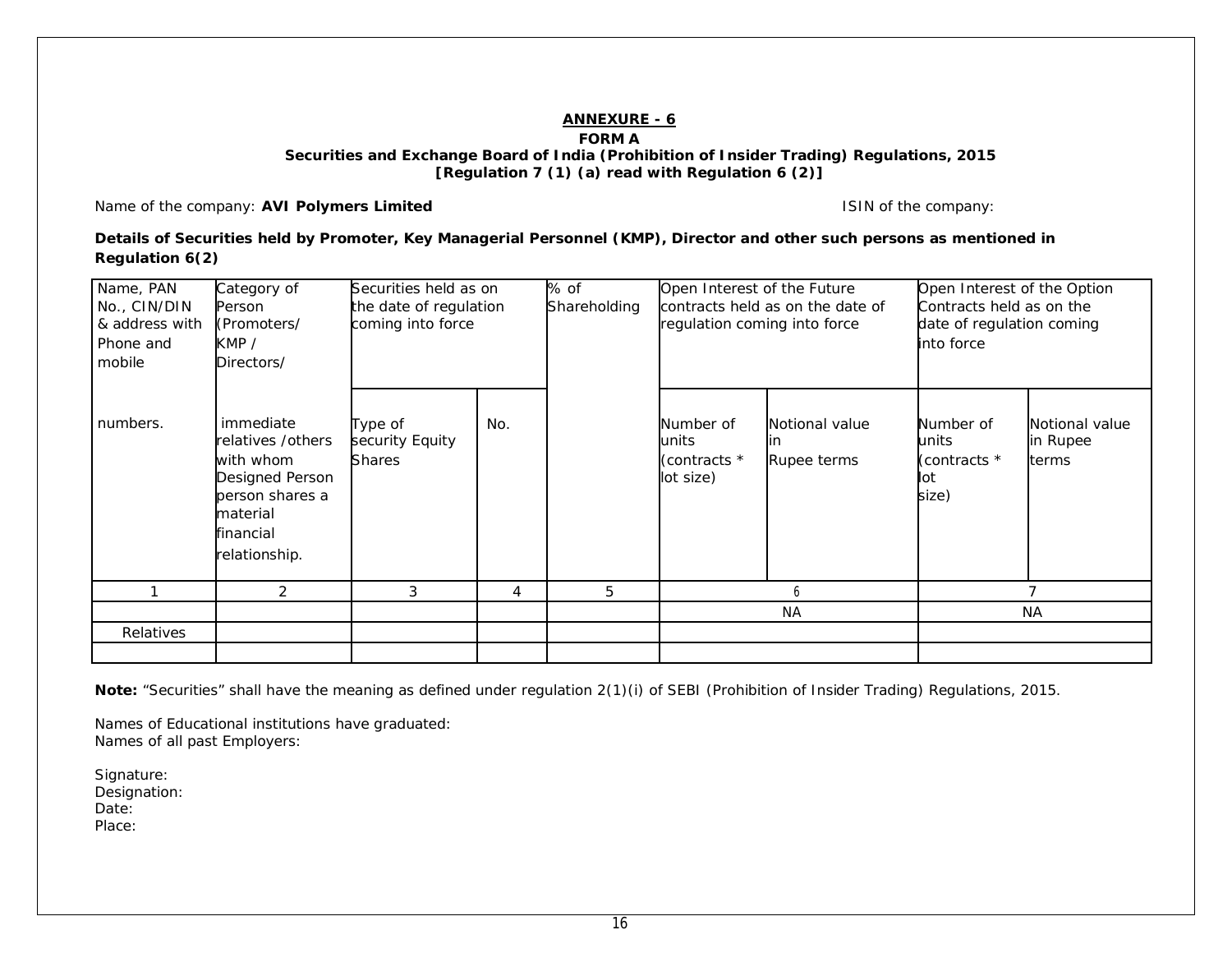#### **FORM B**

#### **Securities and Exchange Board of India (Prohibition of Insider Trading) Regulations, 2015**

### **[Regulation 7 (1) (b) read with Regulation 6(2)]**

Name of the company: AVI Polymers Limited **ISIN** of the company:

**Details of Securities held on appointment of Key Managerial Personnel (KMP) or Director or upon becoming a Promoter of a listed company and other such persons as mentioned in Regulation 6(2).**

| CIN/DIN &<br>Address with<br>contact nos. | Name, PAN No., Category of Person Date of<br>(Promoters/KMP/<br>Directors /<br><b>limmediate</b><br>relatives / others<br>etc.) | appointment<br>of Director /<br><b>KMP OR Date</b><br>of becoming<br>Promoter | of becoming Promoter /<br>appointment of<br>Director/KMP                                                    | Securities held at the time  % of | Shareholding | Open Interest of the<br>Future contracts held<br>at the time of<br>becoming<br>Promoter/appointment becoming<br>of Director/KMP |                                               | Open Interest of<br>the Option<br>Contracts<br>held at the time of<br>Promoter / |                               |  |
|-------------------------------------------|---------------------------------------------------------------------------------------------------------------------------------|-------------------------------------------------------------------------------|-------------------------------------------------------------------------------------------------------------|-----------------------------------|--------------|---------------------------------------------------------------------------------------------------------------------------------|-----------------------------------------------|----------------------------------------------------------------------------------|-------------------------------|--|
|                                           | $\mathcal{P}$                                                                                                                   | 3                                                                             | Type of<br>security<br>(For eg. –<br>Shares,<br>Warrants,<br>Convertible<br><b>Debentures</b><br>etc.)<br>4 | No.                               | 5            | Number<br>of units<br>(contracts)<br>$*$ lot size)<br>6                                                                         | Notional Number<br>value in<br>Rupee<br>terms | appointment of<br>Director/KMP<br>of units<br>(contract Rupee)<br>* lot<br>size) | Notional<br>value in<br>terms |  |
|                                           |                                                                                                                                 |                                                                               |                                                                                                             |                                   |              | <b>NA</b>                                                                                                                       |                                               | NA                                                                               |                               |  |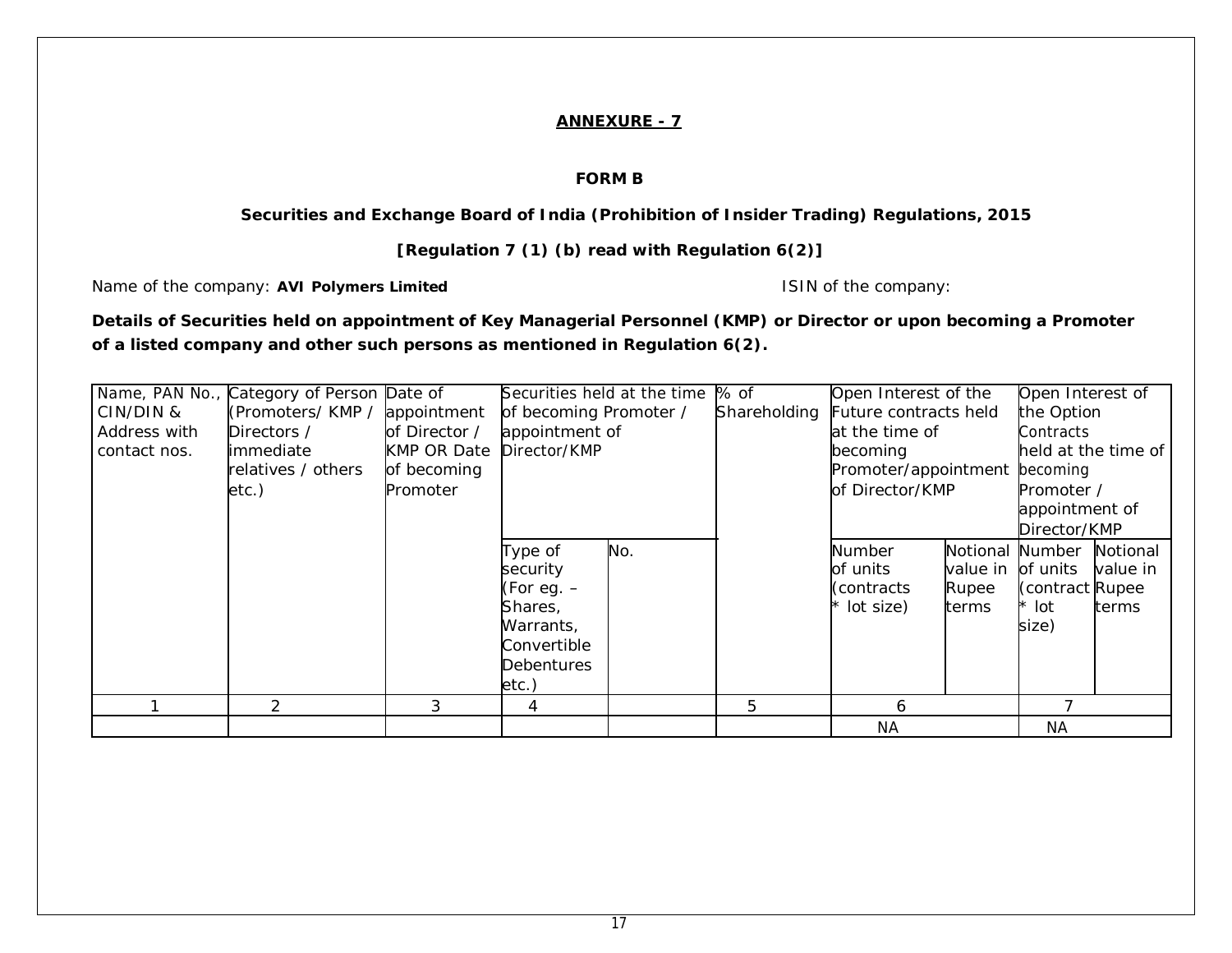#### **FORM C**

#### **Securities and Exchange Board of India (Prohibition of Insider Trading) Regulations, 2015**

**[Regulation 7 (2) read with Regulation 6(2)]**

Name of the company: **AVI Polymers Limited ISIN** of the company:

#### **Details of change in holding of Securities of Promoter, Employee or Director of a listed company and other such persons as mentioned in Regulation 6(2).**

| Name,     | Category    | Securities held prior Securities                    |     |              |     | % of |             | Date of        |                 | Date of     | Mode of                      |              | Trading in derivatives (Specify |      |              | Exchange  |
|-----------|-------------|-----------------------------------------------------|-----|--------------|-----|------|-------------|----------------|-----------------|-------------|------------------------------|--------------|---------------------------------|------|--------------|-----------|
| PAN No.,  | of Person   | Acquired / Disposed Share holding<br>to Acquisition |     |              |     |      | allotment   |                | lintimation     | acquisition | type of contract, Futures or | on which     |                                 |      |              |           |
| CIN/DIN,  | (Promoters) | /disposal                                           |     |              |     |      |             | advice/        |                 | to company  | (market)                     | Options etc) |                                 |      |              | the trade |
| & address | / KMP /     |                                                     |     |              |     |      |             | acquisition of |                 |             | purchase/                    |              |                                 |      |              | was       |
| 0f        | Directors/  |                                                     |     |              |     |      |             | shares/        |                 |             | public                       |              |                                 |      |              | executed  |
| Promoter/ | immediate   |                                                     |     |              |     |      |             | sale of shares |                 |             | rights/                      |              |                                 |      |              |           |
| Employee  | relatives/  |                                                     |     |              |     |      |             | specify        |                 |             | preferential                 |              |                                 |      |              |           |
| Director  | others      | Type of                                             | No. | Type of      | No. | Pre  | Post        | From           | $\overline{10}$ |             | offer / off                  | Buy          |                                 | Sell |              |           |
| with      | etc.)       | security                                            |     | security     |     |      |             |                |                 |             | market/                      | Value        | Number                          |      | Value Number |           |
| contact   |             | (For eg. $-$                                        |     | (For eg. $-$ |     |      | Transaction |                |                 |             | Inter-se                     |              | of units                        |      | of units     |           |
| nos.      |             | Shares,                                             |     | Shares,      |     |      |             |                |                 |             | transfer etc.                |              | (contracts)                     |      | (contracts)  |           |
|           |             | Warrants,                                           |     | Warrants,    |     |      |             |                |                 |             |                              |              | lot size)                       |      | * lot size)  |           |
|           |             | Convertible                                         |     | Convertible  |     |      |             |                |                 |             |                              |              |                                 |      |              |           |
|           |             | Debentures                                          |     | Debenture    |     |      |             |                |                 |             |                              |              |                                 |      |              |           |
|           |             | etc.)                                               |     | s etc.)      |     |      |             |                |                 |             |                              |              |                                 |      |              |           |
|           |             | 3                                                   |     |              | O   |      | 8           | 9              | 10              | 11          | 12                           | 13           | 14                              | 15   | 16           | 17        |
|           |             |                                                     |     |              |     |      |             |                |                 |             |                              |              | N A                             |      |              |           |

Note: "Securities" shall have the meaning as defined under regulation 2(1)(i) of SEBI (Prohibition of Insider Trading) Regulations,

Signature:

Designation:

Date:

Place: